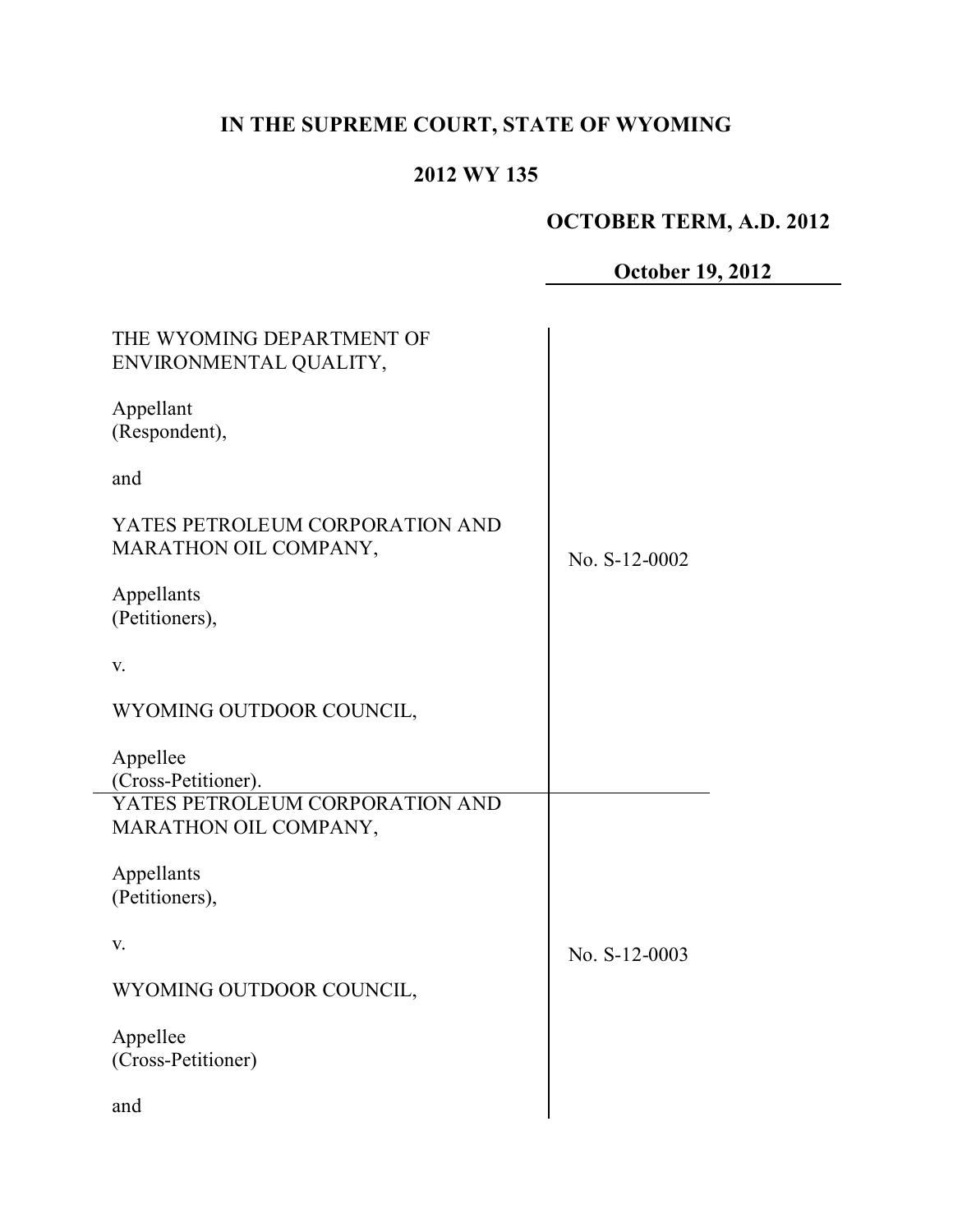### THE WYOMING DEPARTMENT OF ENVIRONMENTAL QUALITY,

Appellee (Respondent).

### *Appeal from the District Court of Laramie County The Honorable Thomas T.C. Campbell, Judge*

#### *Representing Wyoming Department of Environmental Quality:*

*Gregory A. Phillips, Attorney General; Jay A. Jerde, Deputy Attorney General; Michael Barrash, Senior Assistant Attorney General; Christopher M. Brown, Senior Assistant Attorney General. Argument by Mr. Barrash and Mr. Jerde.*

#### *Representing Yates Petroleum and Marathon Oil Company:*

*Eric L. Hiser and Matthew Joy, Jorden Bischoff & Hiser, PLC, Scottsdale, Arizona. Argument by Mr. Joy.*

#### *Representing Wyoming Outdoor Council:*

*Steve Jones, Jones and Maxon Law Office, Jackson, Wyoming.*

## *Before KITE, C.J., and GOLDEN,\* HILL, VOIGT, and BURKE, JJ.*

*\*Justice Golden retired effective September 30, 2012.*

**NOTICE: This opinion is subject to formal revision before publication in Pacific Reporter Third. Readers are requested to notify the Clerk of the Supreme Court, Supreme Court Building, Cheyenne, Wyoming** 82002, of any typographical or other formal errors so that correction may be made before final publication in **the permanent volume.**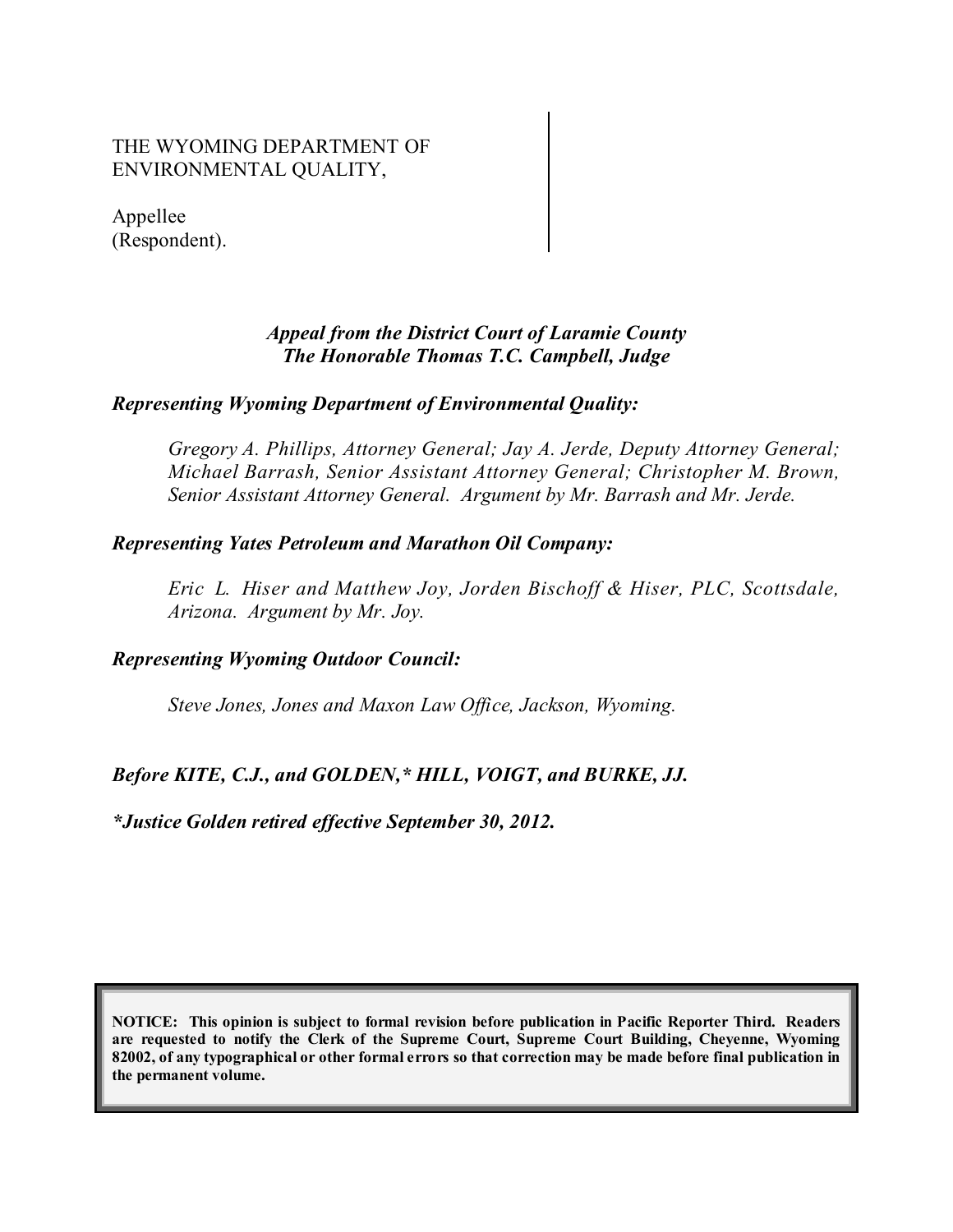### **BURKE, Justice.**

[¶1] This appeal involves the issuance by the Wyoming Department of Environmental Quality (DEQ) of two general permits for the discharge of produced water from coal bed methane operations in northeastern Wyoming. Yates Petroleum Corporation and Marathon Oil Company (Yates and Marathon) appealed the DEQ's decision to the Environmental Quality Council (EQC), challenging certain conditions of the two general permits. The Wyoming Outdoor Council (WOC) also sought EQC review of the DEQ's decision to issue the general permits.

[¶2] WOC claimed that general permits were rules, and had to be promulgated through the rulemaking procedures set forth in the Wyoming Administrative Procedure Act. The EQC rejected WOC's claim, and WOC sought judicial review of that decision. The district court reversed the EQC, determining that DEQ was required to promulgate the general permits as rules. Because DEQ had not followed the statutory rulemaking procedures, the district court ruled that the general permits were void. We will reverse the district court's decision on this issue.

[¶3] The district court also rejected the argument by Yates and Marathon that WOC was not entitled to seek EQC review of the DEQ's decision to issue the general permits, but was limited to judicial review. The district court ruled that the Wyoming Environmental Quality Act did allow WOC to seek administrative review by the EQC. Yates and Marathon appealed. We will affirm the district court's decision on this issue.

#### *ISSUES*

[¶4] The parties present a variety of statements of the issues on appeal. We think the issues are appropriately stated as follows:

> 1. Whether DEQ must employ the statutory rulemaking procedures for the issuance of general permits.

> 2. Whether WOC was entitled to administrative review by the EQC of DEQ's decision to issue the general permits.

## *FACTS*

[¶5] The pertinent facts are relatively simple and not in dispute. In 2006, DEQ issued two general permits governing the discharge of produced water from coal bed methane operations, one permit for discharges into the Pumpkin Creek watershed and one for discharges into the Willow Creek watershed. Both creeks are ephemeral tributaries to the Powder River in northeastern Wyoming. Yates and Marathon filed a notice of appeal challenging certain conditions set forth in these general permits, and seeking a hearing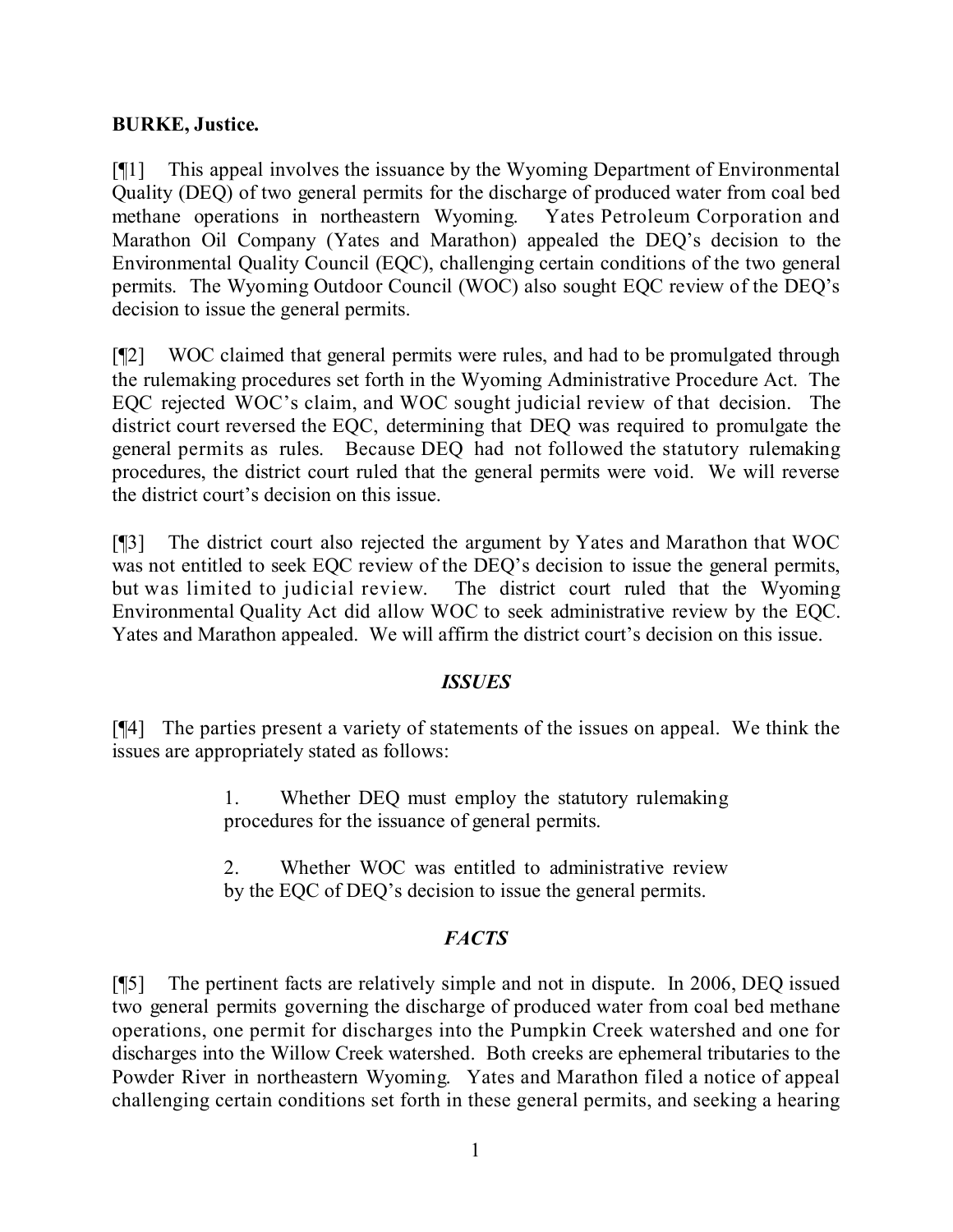before the EQC. WOC also filed a petition for review of the DEQ's decision to issue the general permits. The EQC and the parties engaged in various hearings and other proceedings with regard to the general permits, but only two issues are raised in this appeal.

[¶6] First, WOC filed a motion for summary judgment claiming that DEQ lacked statutory authority to issue the general permits. WOC claimed further that, even if the agency had such authority, general permits were rules of general applicability that could be promulgated only pursuant to the rulemaking procedures set forth in the Wyoming Administrative Procedure Act. The EQC denied WOC's summary judgment motion, and proceeded to a hearing on the parties' appeals. WOC appealed to the district court, claiming that the EQC had erred in ruling that general permits need not be promulgated as administrative rules. The district court agreed with WOC, ruling that general permits must be promulgated as rules, and because DEQ had not followed the statutory rulemaking procedures in issuing the Pumpkin Creek and Willow Creek general permits, the permits were void. DEQ appealed the district court's decision, and Yates and Marathon joined in that appeal, which is before this Court under Docket No. S-12-0002.

[¶7] Second, Yates and Marathon asserted before the district court that, under the provisions of the Wyoming Environmental Quality Act, WOC was not entitled to seek review of the general permits before the EQC. Yates and Marathon contended that WOC was required to take its appeal directly to the district court. The district court ruled against Yates and Marathon on this issue, and they appealed. This issue is before us under Docket No. S-12-0003. The two cases have been consolidated for purposes of oral argument and decision.

#### *STANDARD OF REVIEW*

[¶8] Judicial review of administrative agency decisions is governed by Wyo. Stat. Ann. § 16-3-114(c) (LexisNexis 2011). However, the issues now before us involve only interpretation of the relevant statutes. Accordingly, the only question under this statute is whether DEQ's actions were "[i]n excess of statutory jurisdiction, authority or limitations or lacking statutory right." *Id*., § 16-3-114(c)(ii)(C). Statutory interpretation raises questions of law, which we review *de novo*. *Sinclair Oil Corp. v. Wyo. Dep't of Revenue*, 2010 WY 122, ¶ 7, 238 P.3d 568, 570 (Wyo. 2010).

#### *DISCUSSION*

[¶9] The Wyoming Environmental Quality Act prohibits "the discharge of any pollution or wastes into the waters of the state," unless such discharge is "authorized by a permit issued pursuant to the provisions of this act." Wyo. Stat. Ann. § 35-11-301(a)(i). The act directs the agency to establish "[s]tandards for the issuance of permits." Wyo. Stat. Ann. § 35-11-302(a)(v). Those standards were established and, in 1975, were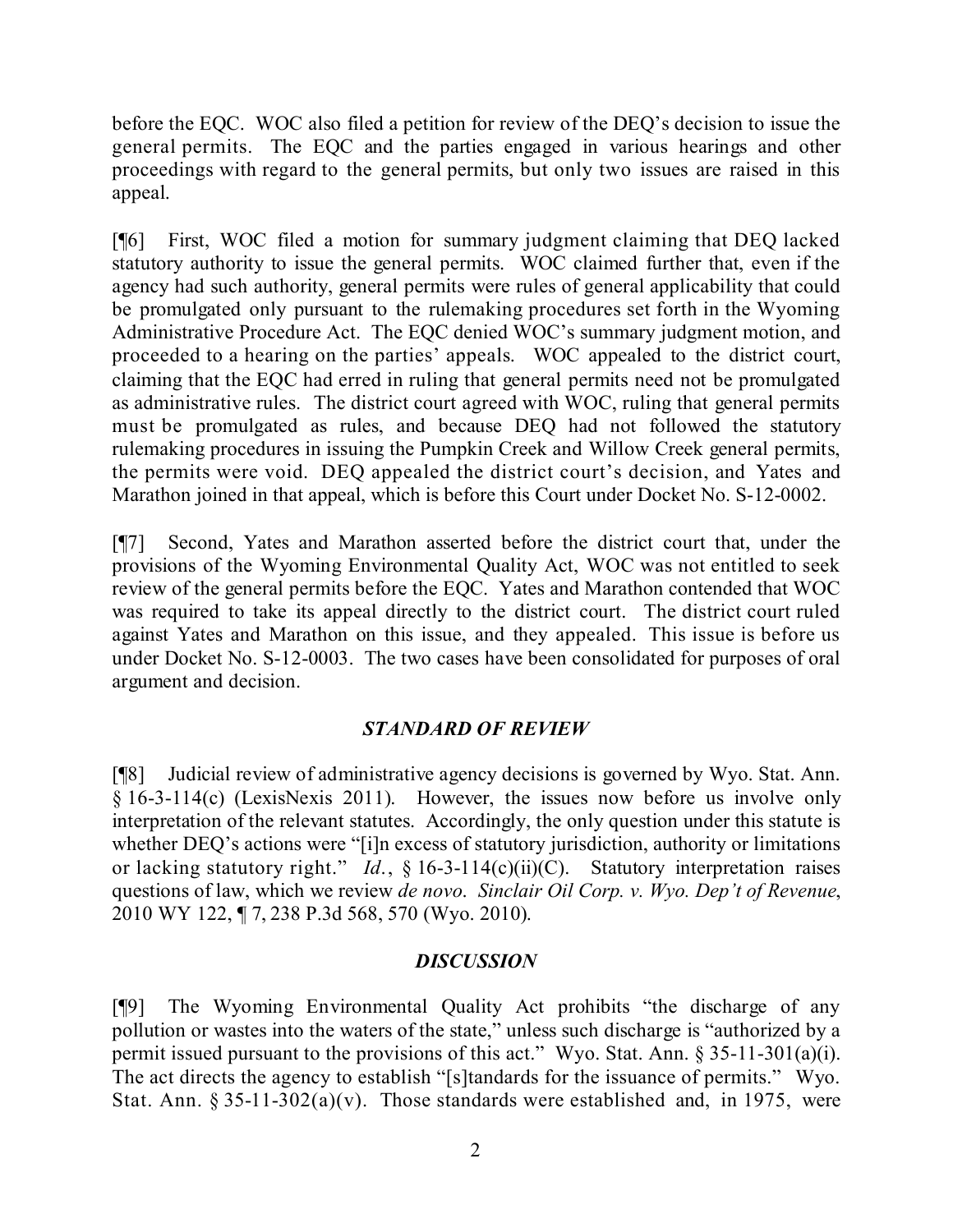approved by the federal Environmental Protection Agency (EPA). 40 Fed. Reg. 13026 (March 24, 1975).

[¶10] After the Wyoming program was approved, DEQ began issuing individual permits for discharges into the waters of the state. An individual permit, in simplified terms, is one applied for by a person, corporation, or other entity who proposes to make a specific discharge of pollutants into a designated body of water. DEQ reviews the application and issues the permit if the proposed discharge complies with established water quality standards. An individual permit, when issued, authorizes the named permit holder to make the specified discharge into the designated waters.

[¶11] In 1977, the EPA promulgated regulations allowing for the issuance of general permits as an alternative to individual permits. 42 Fed. Reg. 6841, 6846-53 (Feb. 4, 1977). As later explained by the federal EPA, general permits are meant to cover "discharges of wastewater which result from substantially similar operations, are of the same type wastes, require similar monitoring, and are more appropriately controlled under a general permit rather than by individual permits." 56 Fed. Reg. 52030 (Oct. 17, 1991). General permits were conceived as a "means of coping" with the administrative burden of issuing a large number of individual permits. *Natural Resources Defense Council, Inc. v. Costle*, 568 F.2d 1369, 1381 (D.C. Cir. 1977).

[¶12] In 1991, DEQ promulgated new regulations establishing a general permit system. Those regulations are now found in Chapter 2 of the Wyoming Water Quality Rules and Regulations ("WWQR&R"). As stated there, a general permit may be issued "to cover a category of discharges  $\dots$  within a geographic area" that " $(A)$  Involve the same or substantially similar types of operations; (B) Discharge the same types of pollution or wastes; (C) Require the same effluent limitations or operating conditions; (D) Require the same or similar monitoring; and (E) In the opinion of the administrator, are more appropriately controlled under a general permit than under individual permits." *Id*., ch. 2,  $\sqrt{4(a)}$ (iii).

[¶13] The EPA approved the new Wyoming regulations, 56 Fed. Reg. 52030 (Oct. 17, 1991), and DEQ began the process of implementing a general permit system. The first general permits were written to apply to produced water discharges from coal bed methane operations. Because of the "density of the development" in the coal bed methane industry, DEQ foresaw that it could receive applications for up to "900 coal-bed methane [individual] permits." DEQ believed there were "efficiencies to be gained by putting together a general permitting program where a lot of the discharges are similar in nature, similar in quality, and if we break it down into a watershed extent, . . . it's a good way to approach the permitting."

[¶14] DEQ issued the Pumpkin Creek and Willow Creek general permits following the procedures set forth in the new regulations governing general permits. These regulations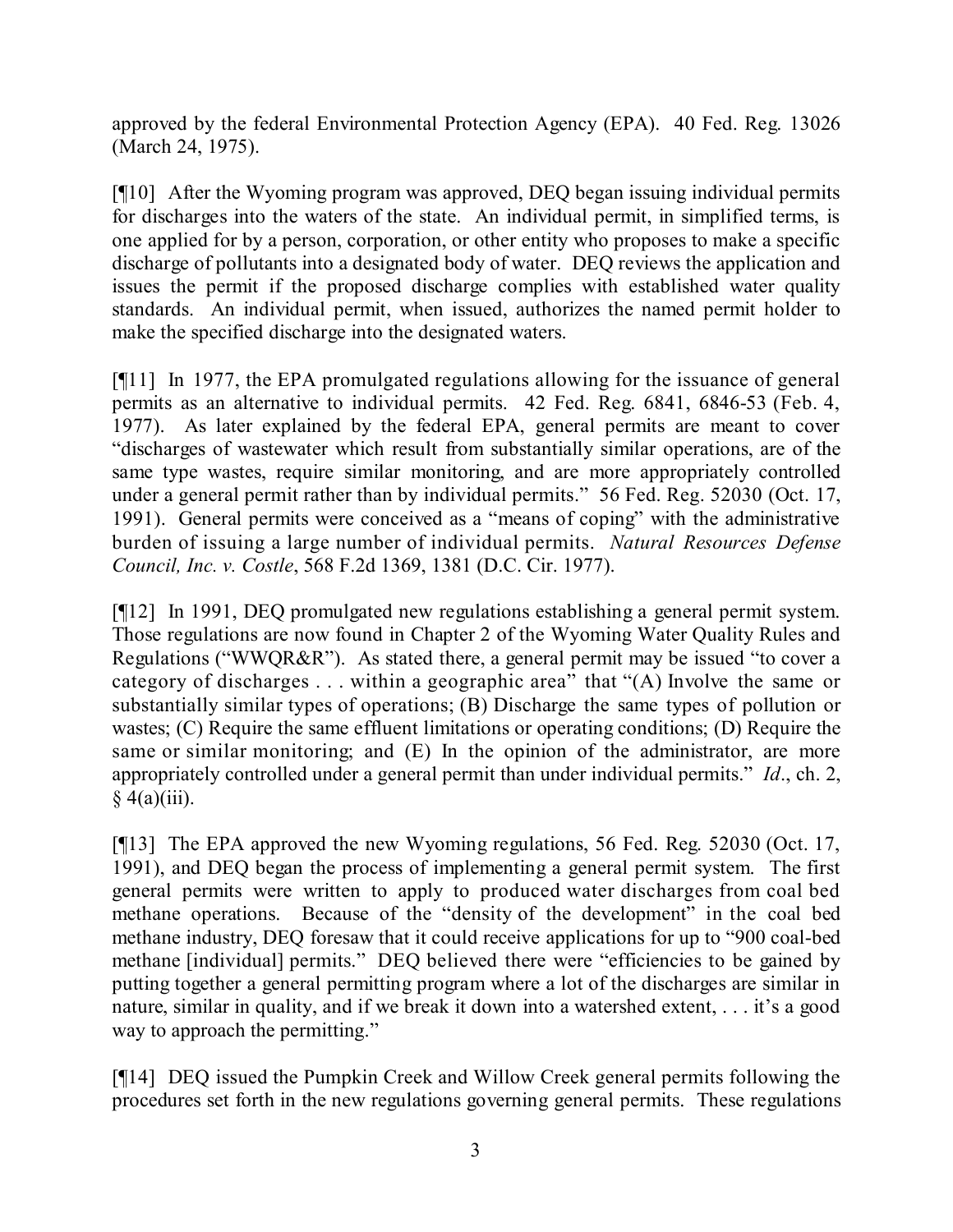are meant to allow interested parties and the public to participate in the development of such permits. They require public notice of any proposed general permit, allow public comment on the draft permit, require DEQ to respond to such comments, allow any interested person to request a public meeting regarding the proposed permit, and provide that any interested person may request a hearing before the EQC to contest the issuance, denial, or modification of a general permit. Under these regulations, general permits are issued as licenses, and need not be promulgated under the rulemaking procedures set forth in the Wyoming Administrative Procedure Act.

[¶15] DEQ issued the Pumpkin Creek general permit after holding six public meetings, during which DEQ sought information from interested parties about existing water quality and soil characteristics, and about where landowners were irrigating in the drainage and what crops were being grown. DEQ published five different drafts of the permit, and solicited public comment on the drafts. As issued, the Pumpkin Creek general permit "covers all coal bed methane (CBM) operations within the Greater Pumpkin Creek watershed of the Powder River Basin in Northeastern Wyoming." The general permit sets forth in substantial detail the effluent limitations and water quality parameters such discharges must meet. These effluent limitations are more specific numerical statements of the previously-established narrative water quality standard, found in WWQR&R ch. 1, § 20, which reads as follows:

> All Wyoming surface waters which have the natural water quality potential for use as an agricultural water supply shall be maintained at a quality which allows continued use of such waters for agricultural purposes.

> Degradation of such waters shall not be of such an extent to cause a measurable decrease in crop or livestock production.

The general permit further provides that an operator must submit a "notice of intent" requesting authorization to discharge under this general permit, and must receive DEQ approval before beginning any discharges covered by the general permit. The Willow Creek general permit was issued following similar procedures, and contains similar requirements applicable to the Willow Creek watershed.

#### *First Issue: Must DEQ use statutory rulemaking procedures to issue general permits?*

[¶16] Wyo. Stat. Ann. § 16-3-103 sets forth the procedures required for the adoption, amendment, or repeal of administrative rules. Wyo. Stat. Ann. § 16-3-103(c) provides that "No rule is valid unless submitted, filed and adopted in substantial compliance with this section." A rule is defined as "each agency statement of general applicability that implements, interprets and prescribes law, policy or ordinances of cities and towns, or describes the organization, procedures, or practice requirements of any agency." Wyo.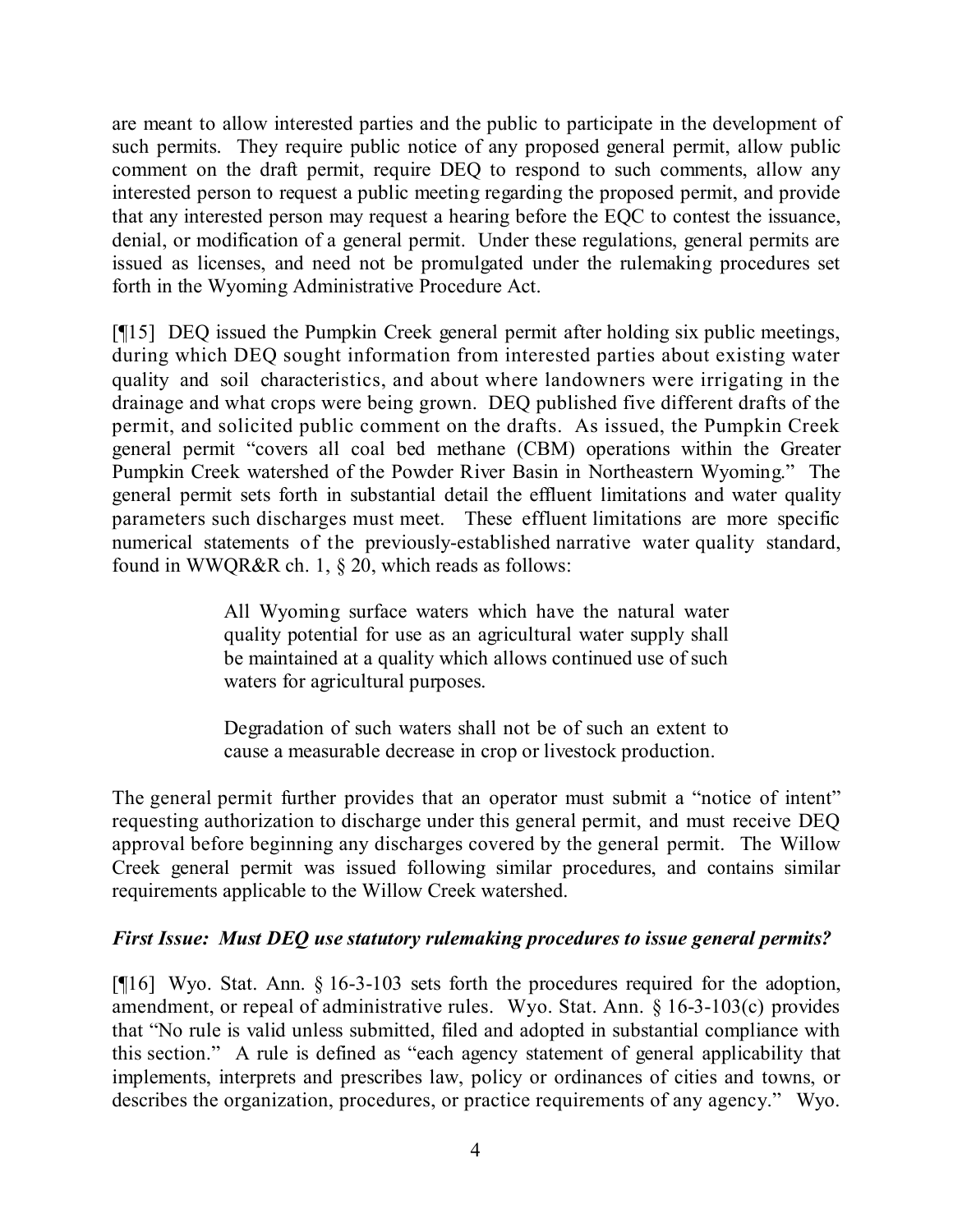Stat. Ann.  $\S 16-3-101(b)(ix)$ . In contrast, a license is defined as "the whole or part of any agency permit, certificate, approval, registration, charter or similar form of permission required by law." Wyo. Stat. Ann. § 16-3-101(b)(iii). WOC contends that general permits are rules, and must therefore be promulgated pursuant to the rulemaking procedures specified by statute. DEQ, Yates, and Marathon assert that general permits are licenses, and are appropriately issued pursuant to the regulations establishing the general permit system.

[¶17] The district court, in its decision, provided this cogent summary of the parties' arguments on this issue:

> The heart of the WOC's argument is that adoption of the general permits constituted rulemaking because they are statements of general applicability. The [Wyoming Administrative Procedure Act] defines a rule to mean in part "each agency statement of general applicability that implements, interprets and prescribes law, policy or ordinances of cities and towns, or describes the organization, procedures, or practice requirements of any agency." Wyo. Stat. Ann. § 16-3-101(b)(ix) (LexisNexis 2005). The WOC points out that the general permits were not issued to an individual permittee, but rather to an entire class consisting of anybody who sought to discharge CBM [coal bed methane] water into the Pumpkin Creek or Willow Creek drainages. Moreover, the permits did more than authorize CBM discharge. They set strict rules on any discharges including effluent limitations and the manner of storing the water. As a result, the WOC believes the permits are void for failure to follow the rulemaking procedures set forth in the [Wyoming Administrative Procedure Act] and the Wyoming Environmental Quality Act.

> Yates, Marathon and the DEQ do not dispute that rulemaking procedures were not fully followed. Instead, they contend that the permits were not statements of general applicability, but rather are licenses granting permission to discharge CBM [water] to prospective permittees. A "license" under the [Wyoming Administrative Procedure Act] means "the whole or part of any agency permit, certificate, approval, registration, [charter] or similar form of permission required by law, but it does not include a license required solely for revenue purposes." Wyo. Stat. Ann. § 16-3- 101(b)(iii) (LexisNexis 2005). . . . They point out that the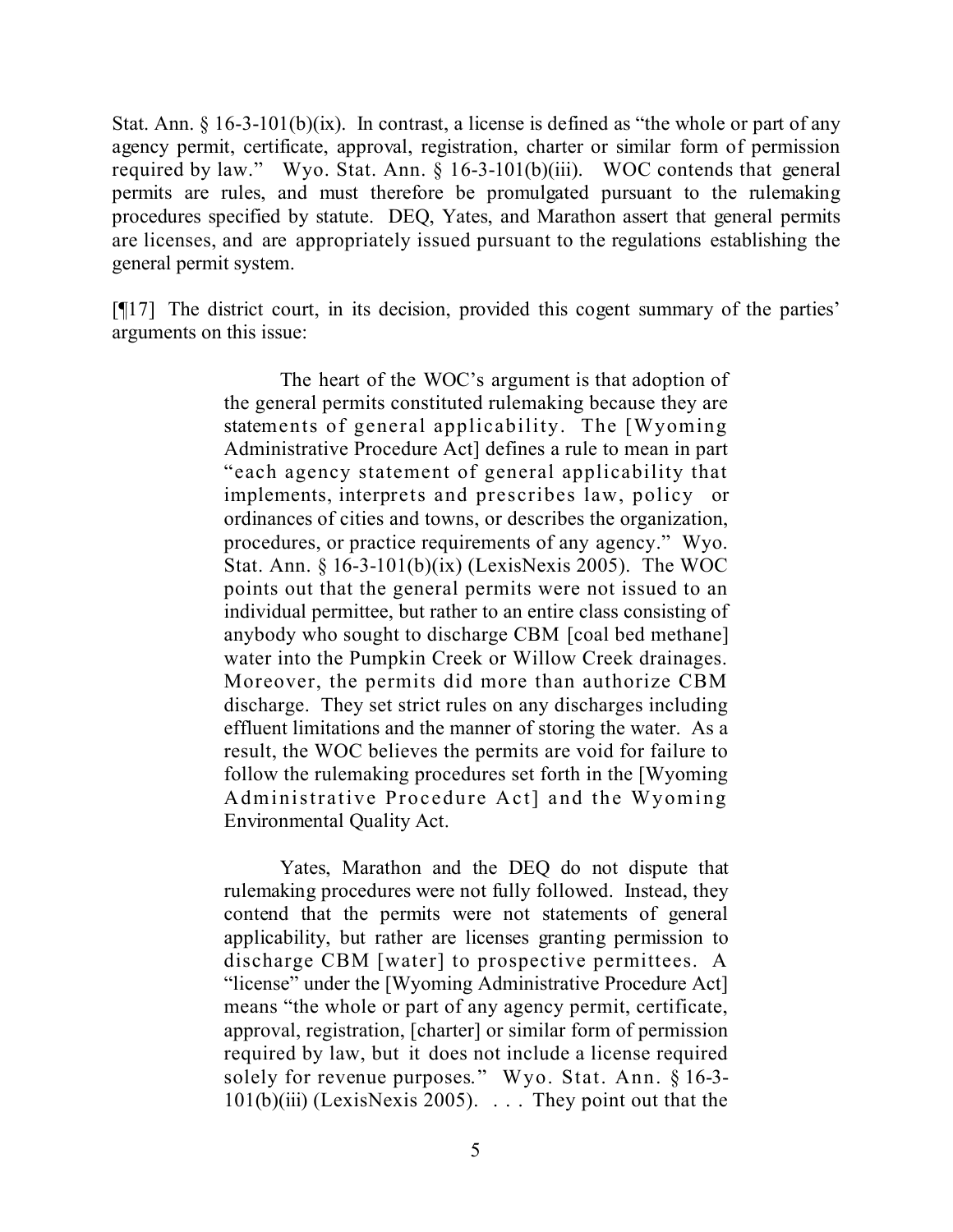criteria for issuing general permits has already been promulgated as a rule, and therefore believe there is no need for rulemaking every time the Department wishes to issue a general permit.

Whether the general permits are rules or licenses presents a threshold question in this appeal. All administrative rules must be adopted, amended, or repealed according to the procedure outlined in the [Wyoming Administrative Procedure Act], unless they are interpretive rules or statements of general policy. Wyo. Stat. Ann. § 16-3- 103(a) (LexisNexis 2005). A rule that is promulgated without observance to proper procedure is void. Wyo. Stat. Ann.  $§$  16-3-103(c) (LexisNexis 2005). As a result, a finding that the general permits are indeed rules will have the effect of invalidating the entire proceedings now before this Court for review.

[¶18] The district court noted that administrative law scholars generally divide administrative actions into adjudicative action and rulemaking. 32 Charles A. Wright & Charles H. Koch, *Federal Practice and Procedure: Judicial Review*, § 8122 (2006). Adjudicative action applies to "identifiable persons and specific situations," while legislative action "produces a general rule or policy." *Sheridan County Comm'n v. V.O. Gold Properties, LLC*, 2011 WY 16, ¶ 7, 247 P.3d 48, 50 (Wyo. 2011). Wyoming has long distinguished between adjudicative actions and legislative actions in administrative law. *E*.*g*., *Tri-State Generation and Transmission Ass'n v. Wyoming Public Service Comm'n*, 735 P.2d 718, 721 (Wyo. 1987). Licensing is generally accepted to be adjudicatory in nature, 2 Am.Jur.2d *Administrative Law* § 252 (2012), because it involves the application of previously established standards to individual facts. In contrast, the initial adoption of those standards is legislative in nature "since these standards are authoritative guides for future conduct." *Hornsby v. Allen*, 326 F.2d 605, 608 (5<sup>th</sup> Cir. 1964).

[¶19] Still, as the district court recognized, it may be difficult to distinguish adjudicative actions from legislative actions in a particular situation. The district court noted that the issuance of general permits is similar to licensing in some ways, and similar to the initial adoption of standards in other ways. The district court found this situation "perplexing because the process at issue does not fit squarely within either category. Instead, it seems to be a hybrid of the two." However, the district court determined that the rule-making characteristics were dominant, largely because general permits seem to be statements of "general applicability." It therefore concluded that general permits must be promulgated as administrative rules.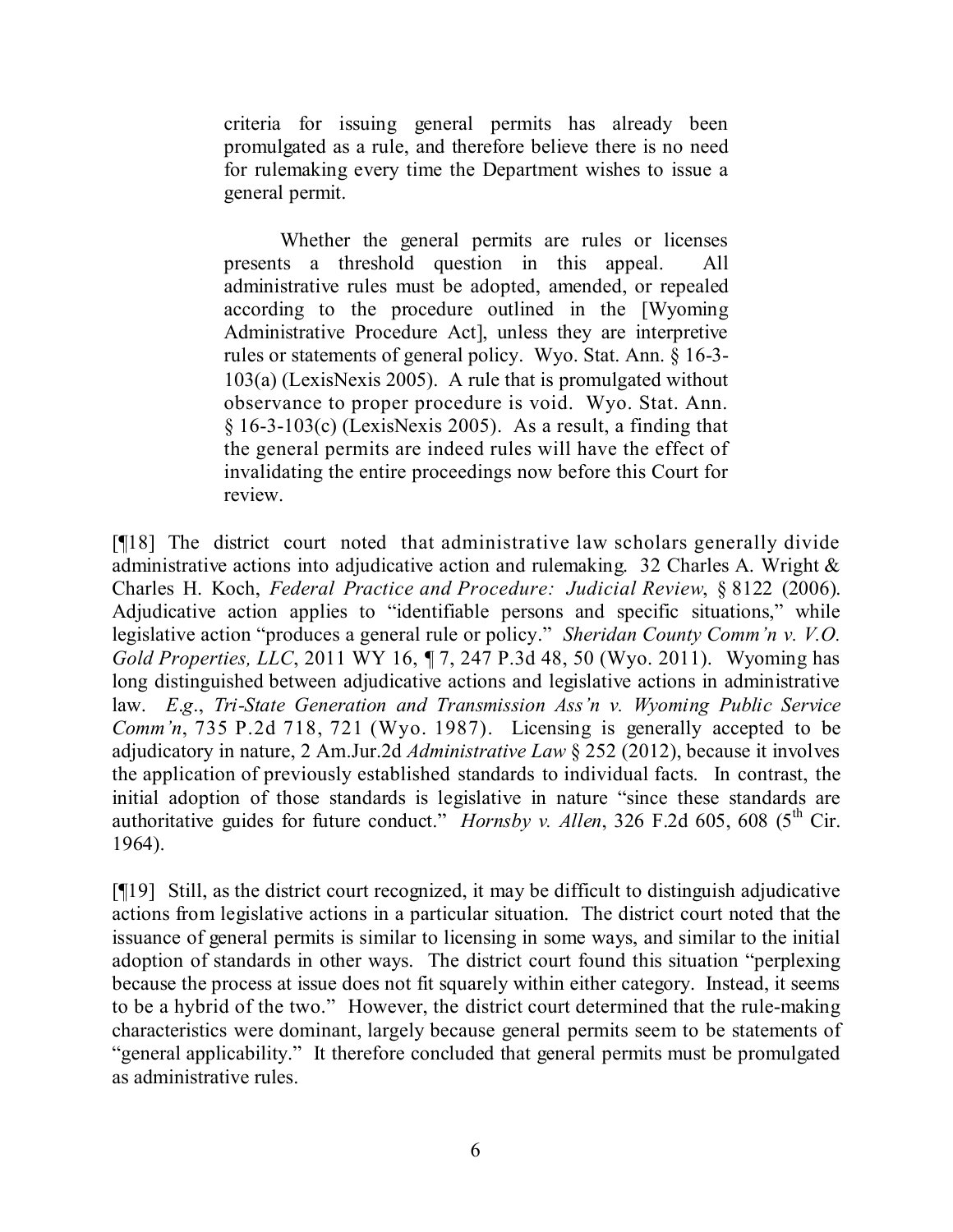[¶20] We agree with the district court that general permits seem to have some of the characteristics of rules, and some of the characteristics of licenses. We disagree, however, with the district court's ruling that general permits must be promulgated pursuant to the statutory procedures applicable to rulemaking. We instead conclude that DEQ followed appropriate procedures when it issued these two general permits.

[¶21] Wyo. Stat. Ann. § 35-11-302(a) provides for the establishment of "rules, regulations, standards and permit systems" to promote water quality. Like the district court, we agree that the term "permit systems" encompasses general permits, providing DEQ with the statutory authority to issue general permits. When DEQ issued the two general permits in question, however, the Wyoming Environmental Quality Act provided no guidance as to what procedures were to be used. The Wyoming Administrative Procedure Act also contains no explicit answer to the question of whether general permits could be issued as licenses, or must be promulgated as rules.

[¶22] Because of this lack of guidance, the statutes must be considered "vague or uncertain and subject to varying interpretations," and therefore ambiguous. *See State ex rel. Wyo. Dept. of Revenue v. UPRC*, 2003 WY 54, ¶ 12, 67 P.3d 1176, 1182 (Wyo. 2003). DEQ resolved the ambiguity by promulgating regulations providing that general permits could be issued as licenses. "We generally defer to the construction placed on a statute by the agency that is charged with its execution, provided, however, that the agency's construction does not conflict with the legislature's intent." *Qwest Corp. v. State ex rel. Wyo. Dept. of Revenue*, 2006 WY 35, ¶ 8, 130 P.3d 507, 511 (Wyo. 2006); quoting *Petroleum Inc. v. State Bd. of Equalization*, 983 P.2d 1237, 1240 (Wyo. 1999). *See also Exxon Mobil Corp. v. Dep't of Revenue*, 2009 WY 139, ¶ 38, 219 P.3d 128, 140 (Wyo. 2009). Given the "hybrid" nature of general permits and the lack of statutory guidance as to the proper procedure for issuing general permits, we cannot say that DEQ's statutory interpretation conflicts with the legislature's intent.

[¶23] We also employ a tool of statutory interpretation that was not available to the district court. In 2012, after the district court ruled that general permits needed to be promulgated as rules, the Wyoming legislature amended the Wyoming Administrative Procedure Act, Wyo. Stat. Ann. § 16-3-101. It added the text emphasized below:

(b) As used in this act:

(ix) "Rule" means each agency statement of general applicability that implements, interprets and prescribes law, policy or ordinances of cities and towns, or describes the organization, procedures, or practice requirements of any agency. The term . . . does not include: . . .

## *(H) A general permit.*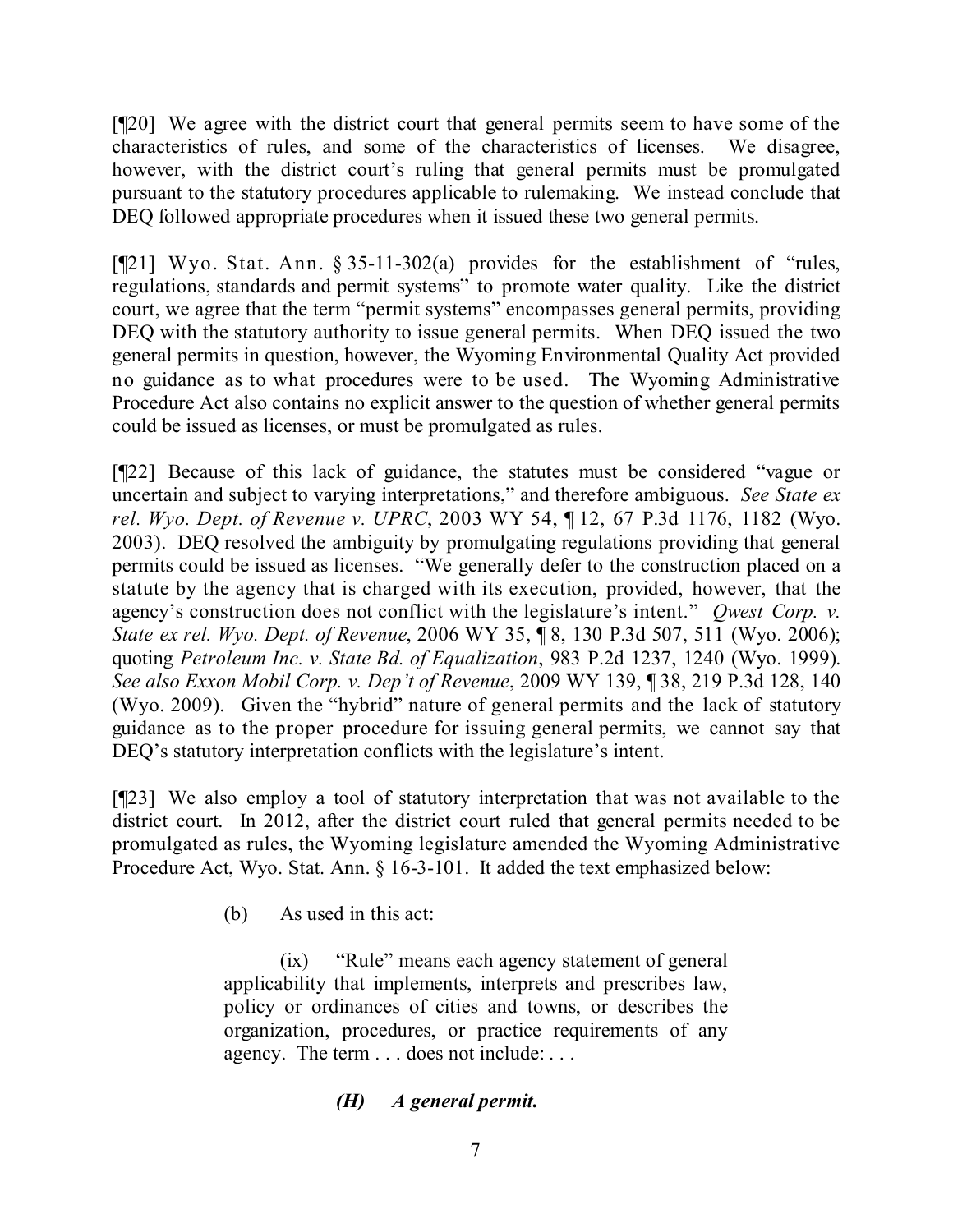#### *(xi) "General permit" means a permit issued by the department of environmental quality which authorizes a category or categories of discharges or emissions.*

2012 Wyo. Sess. Laws ch. 109, § 1 (underlining omitted; emphasis added). The legislature also added a new provision to the Wyoming Environmental Quality Act, Wyo. Stat. Ann. § 35-11-801:

> (d) General permits shall be issued solely in accordance with procedures set forth by regulation adopted by the council. Procedures for the issuances of general permits shall include public notice and an opportunity for comment. All department authorizations to use general permits under this section shall be available for public comment for thirty (30) days. Any aggrieved party may appeal the authorization as provided in this act.

2012 Wyo. Sess. Laws ch. 109, § 1 (underlining omitted).

[¶24] The legislature could hardly have provided a more explicit expression of its intent that general permits do not need to be promulgated as rules.

> We have repeatedly held that "subsequent legislative corrective action" is a valuable tool of statutory construction. *Department of Revenue and Taxation v. Irvine*, Wyo., 589 P.2d 1295, 1300 (1979), and cases cited therein. "That is particularly so and entitled to great weight when it follows immediately after controversies that have arisen as to true construction." *Id*. at 1300.

*Caton v. State*, 709 P.2d 1260, 1269 (Wyo. 1985). *See also Moncrief v. Wyoming State Bd. of Equalization*, 856 P.2d 440, 444-45 (Wyo. 1993); *Romero v. Hoppal*, 855 P.2d 366, 369 (Wyo. 1993); *State Bd. of Equalization v. Stanolind Oil & Gas Co*., 54 Wyo. 521, 540, 94 P.2d 147, 153 (1939).

[¶25] Considering the legislature's "subsequent corrective action" in this case, we conclude that the legislature never intended that general permits had to be promulgated as administrative rules. The legislative amendments explicitly allow DEQ to issue general permits "in accordance with procedures set forth by regulation adopted by the council." DEQ followed those procedures when it issued the Pumpkin Creek and Willow Creek general permits. We therefore reverse the district court's ruling on this issue.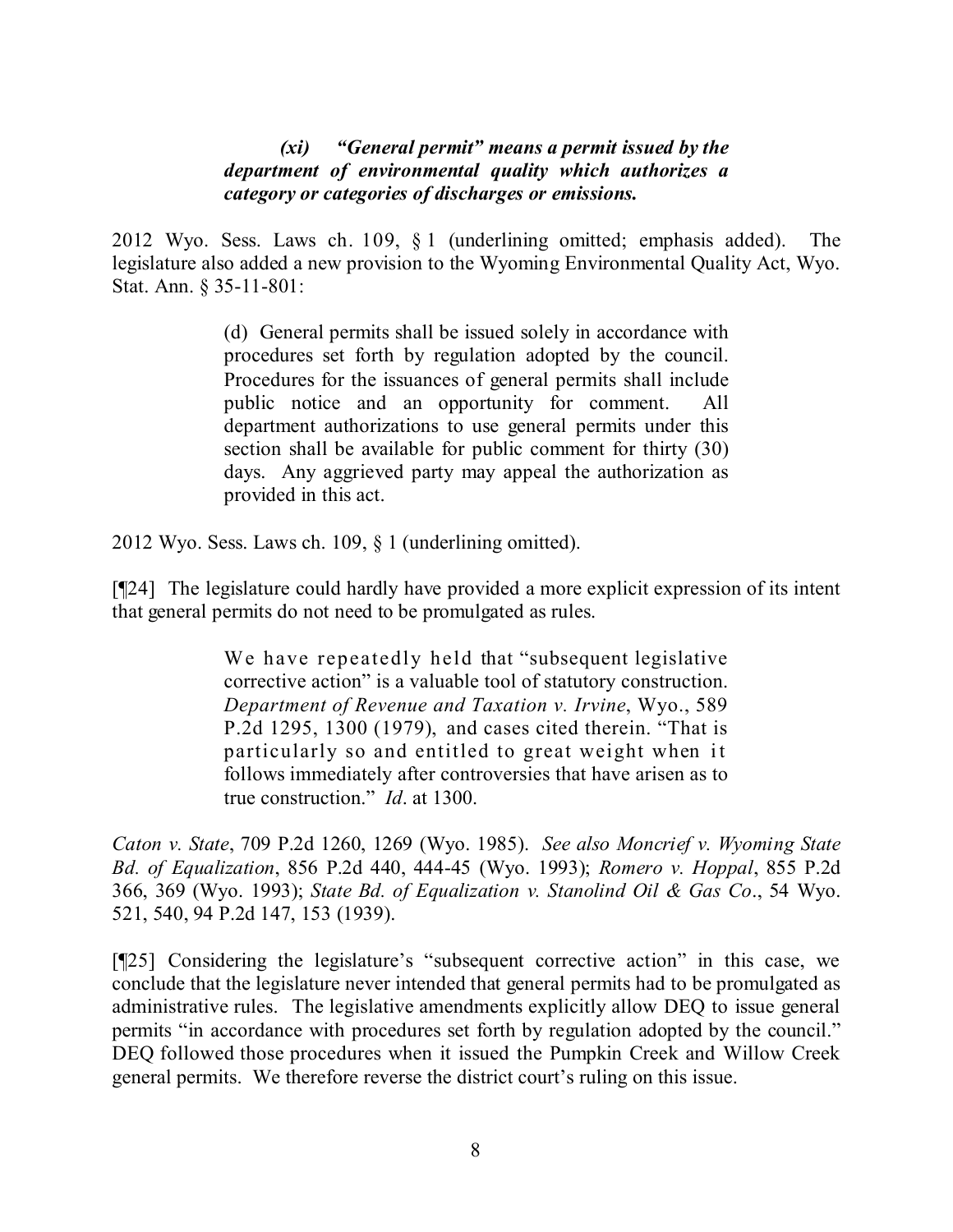#### *Second Issue: Was WOC entitled to administrative review before the EQC?*

[¶26] The position advocated by Yates and Marathon begins with the proposition that the "[a]ctions of an administrative agent are not reviewable unless made so by statute." *Holding's Little America v. Board of County Comm'rs of Laramie County*, 670 P.2d 699, 702 (Wyo. 1983). Yates and Marathon assert that there is no provision in the Wyoming Environmental Quality Act that expressly gives interested third parties like WOC the right to EQC review of DEQ's water quality decisions. They also point to Wyo. Stat. Ann. § 35-11-802, which provides that, "If the director refuses to grant any permit under this act, *the applicant* may petition for a hearing before the council to contest the decision." (Emphasis added.) This statute, Yates and Marathon maintain, gives the right to administrative review only to the permit applicant, thereby implying that interested third parties do not have the right to seek administrative review. Yates and Marathon also point to Wyo. Stat. Ann. § 35-11-1001(a), which provides that, "Any aggrieved party under this act, any person who filed a complaint on which a hearing was denied, and any person who has been denied a variance or permit under this act, may obtain judicial review." Based on these statutory provisions, Yates and Marathon contend that WOC was not entitled to EQC review of DEQ's decision to issue the general permits, but was limited to seeking judicial review.

[¶27] Yates and Marathon have accurately quoted from our decision in *Holding's Little America*, but it is important to read the quotation in context:

> The right of judicial review of an administrative decision is statutory. Actions of an administrative agent are not reviewable unless made so by statute. Legislative intent to restrict judicial review of an administrative action must be clear and persuasive[;] reason must exist to believe that restriction was the legislative purpose. *United States Steel Corp. v. Wyoming Environmental Quality Council*, Wyo., 575 P.2d 749 (1978). *See also*, *Walker v. Board of Cty. Comm'rs, Albany Cty.*, Wyo., 644 P.2d 772 (1982). We stated in *Keslar v. Police Civil Service Comm'n, City of Rock Springs*, Wyo., 665 P.2d 937 (1983) that:

> > "So far as policy considerations are concerned, it is our view that the interests of the State of Wyoming are best served by a policy which leads to reviewability in most instances. \* \* \*" *Id*. at 942.

And, to preclude judicial review, the statute, if not specific in withholding that review, must give clear and convincing evidence of an intent to restrict. The mere failure to provide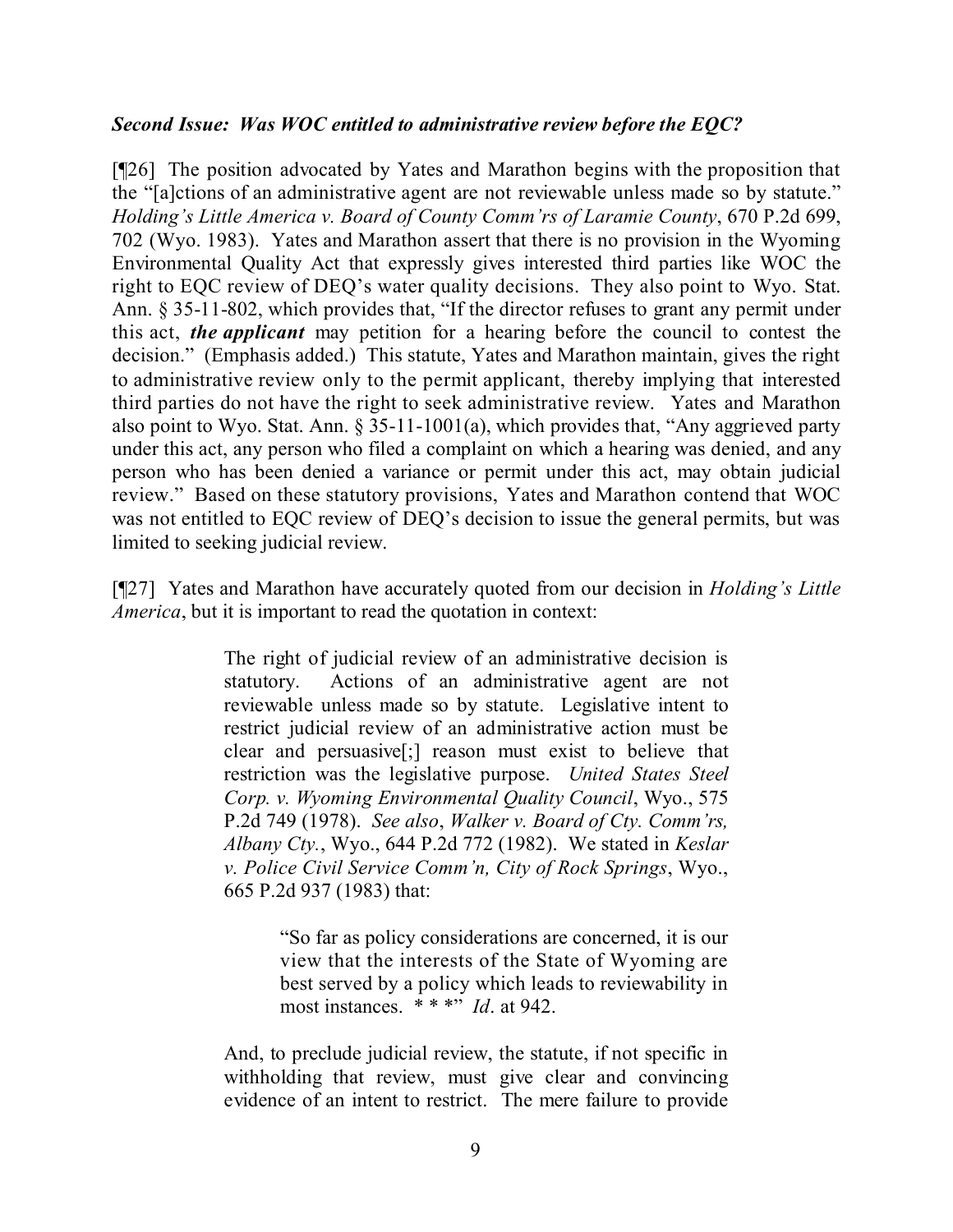specially by statute for judicial review is certainly no evidence of intent to withhold.

*Holding's Little America*, 670 P.2d at 702-03. As applied to our current case, the significant point of our decision in *Holding's Little America* is that the right to review is presumed, and review is precluded only if the legislature provides "clear and convincing evidence of an intent to restrict." Although *Holding's Little America* dealt with judicial review of agency action, this point also applies to administrative review of agency action.

[¶28] Yates and Marathon are correct that there is no statute expressly granting WOC the right to administrative review. However, there is also no statute that clearly and convincingly precludes such review and, in the absence of any such restriction, the right to review is presumed. In addition, we note another statutory provision that strongly indicates the legislature's intent to allow EQC review of "all cases or issues" arising under the Wyoming Environmental Quality Act:

> (a) The council shall act as the hearing examiner for the department and shall hear and determine all cases or issues arising under the laws, rules, regulations, standards or orders issued or administered by the department or its air quality, land quality, solid and hazardous waste management or water quality divisions. . . . The council shall: . . .

> (iv) Conduct hearings in any case contesting the grant, denial, suspension, revocation or renewal of any permit, license, certification or variance authorized or required by this act.

Wyo. Stat. Ann. § 35-11-112.

[¶29] DEQ regulations also provide that any "interested person" may request a hearing before the EQC concerning "a decision to issue, modify, or terminate a permit." WWQR&R, ch. 2, § 17. *See also* General Rules of Practice and Procedure of the Department of Environmental Quality, ch. 1, §§ 2-3. These regulations plainly express the agency's interpretation that the Wyoming Environmental Quality Act allows WOC to seek EQC review of DEQ's decision to issue the two general permits. As noted earlier, we generally defer to an agency's interpretation of the statutes it is charged with executing. *Qwest*, ¶ 8, 130 P.3d at 511. Moreover, this Court has heard a number of cases over the years in which interested third parties received hearings before the EQC, and later sought judicial review of the EQC's decisions. *See*, *e*.*g*., *Sierra Club v. Wyoming Dep't of Envtl. Quality*, 2011 WY 42, 251 P.3d 310 (Wyo. 2011); *Powder River Basin Res. Council v. Wyoming Envtl. Quality Council*, 2010 WY 25, 226 P.3d 809 (Wyo. 2010); *Powder River Basin Res. Council v. Wyoming Dep't of Envtl. Quality*, 869